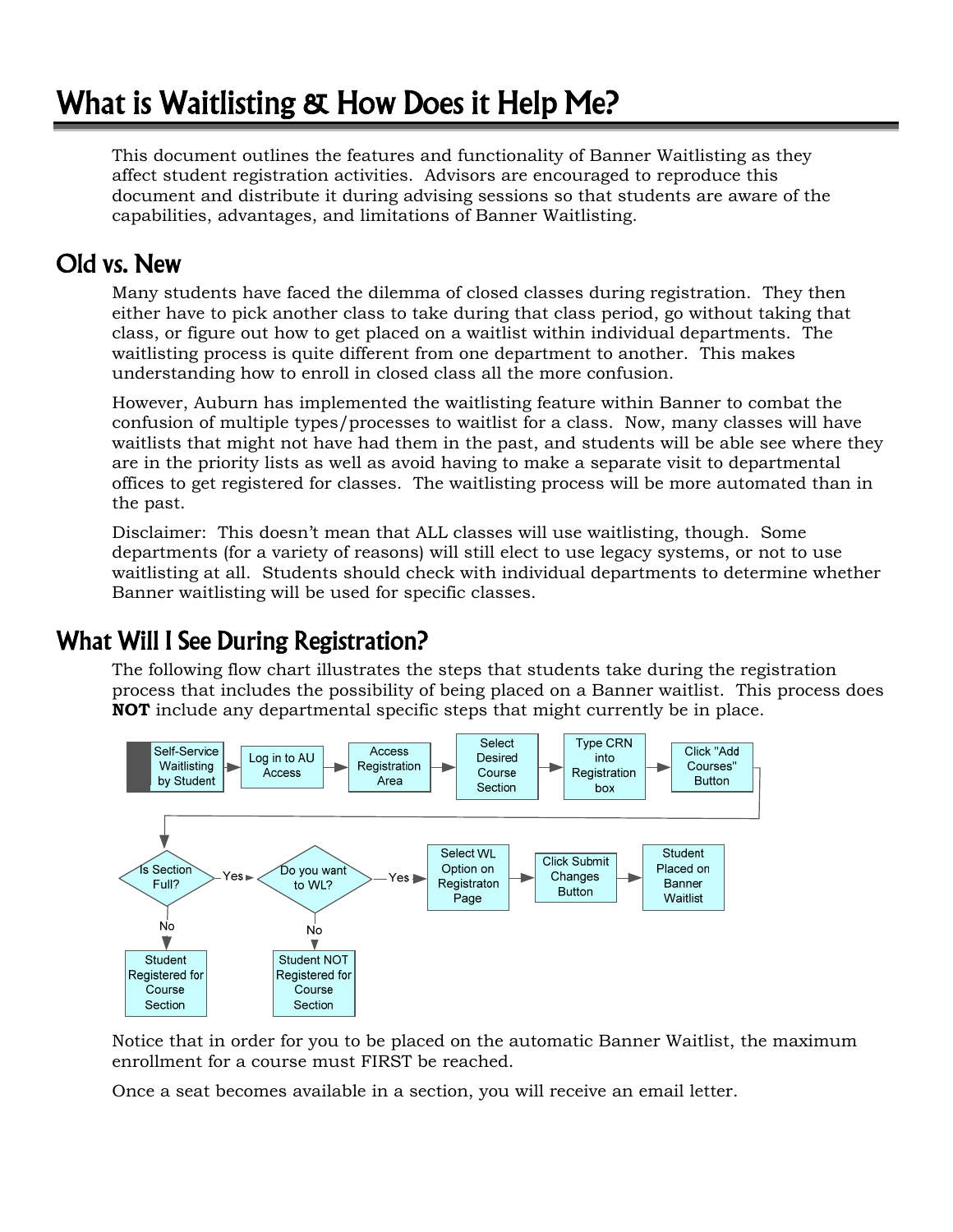### The Notification Letter

When a seat becomes available Banner will (by default) send a notification email letter to your Tigermail email address. It is important that you check your Auburn email on a regular basis so that you will be able to see if you've received this notification.

The letter will be as follows:



Note that this letter is the **ONLY** notification that you will receive from Banner regarding the availability of a seat in a class with a waitlist. It is important that you take responsibility for your own registration in the class, unless the department has assumed that responsibility ahead of time.

# How Do I Know if a Class has a Waitlist?

You can tell whether or not a class has a Banner waitlist available by checking the schedule of courses. There are three new columns that have been added to the display to help you know what your registration options are.

| Select CRN Subj Crse Sec Cmp Cred Title |                                                                                                 |  |  |                                                                                                         |   | Days Time Cap Act Rem WL WL WL XL XL XL   |                   |         |                    |                                     |    |          |                                            | <b>Cap Act Rem Cap Act Rem</b> |
|-----------------------------------------|-------------------------------------------------------------------------------------------------|--|--|---------------------------------------------------------------------------------------------------------|---|-------------------------------------------|-------------------|---------|--------------------|-------------------------------------|----|----------|--------------------------------------------|--------------------------------|
| п                                       | 10050 EDMD 3300 001 A<br>This class is open, so you can't<br>join the waitlist until it closes. |  |  | 2.000 UTILIZATION<br>OF.<br><b>INSTRUCTIONAL</b><br><b>TECHNOLOGY</b><br><b>FOR</b><br><b>EDUCATORS</b> | R | 09:15 25<br>am-<br><b>PIthe waitlist.</b> | Total capacity of | $223 =$ | of the<br>waitlist | $25 \t 0 \times 25$<br>Current size |    | $\Omega$ | n<br>Remaining<br>seats on<br>the waitlist | - 0                            |
| C                                       | 10051 EDMD 3300 002 A<br>This class is closed, but there is<br>still room on the waitlist       |  |  | 2.000 UTILIZATION<br>OF<br><b>INSTRUCTIONAL</b><br><b>TECHNOLOGY</b><br><b>FOR</b><br><b>EDUCATORS</b>  | R | $12:3025$ 25 0<br>pm-<br>03:15<br>pm      |                   |         | 25                 | 8                                   | 17 |          |                                            | 0                              |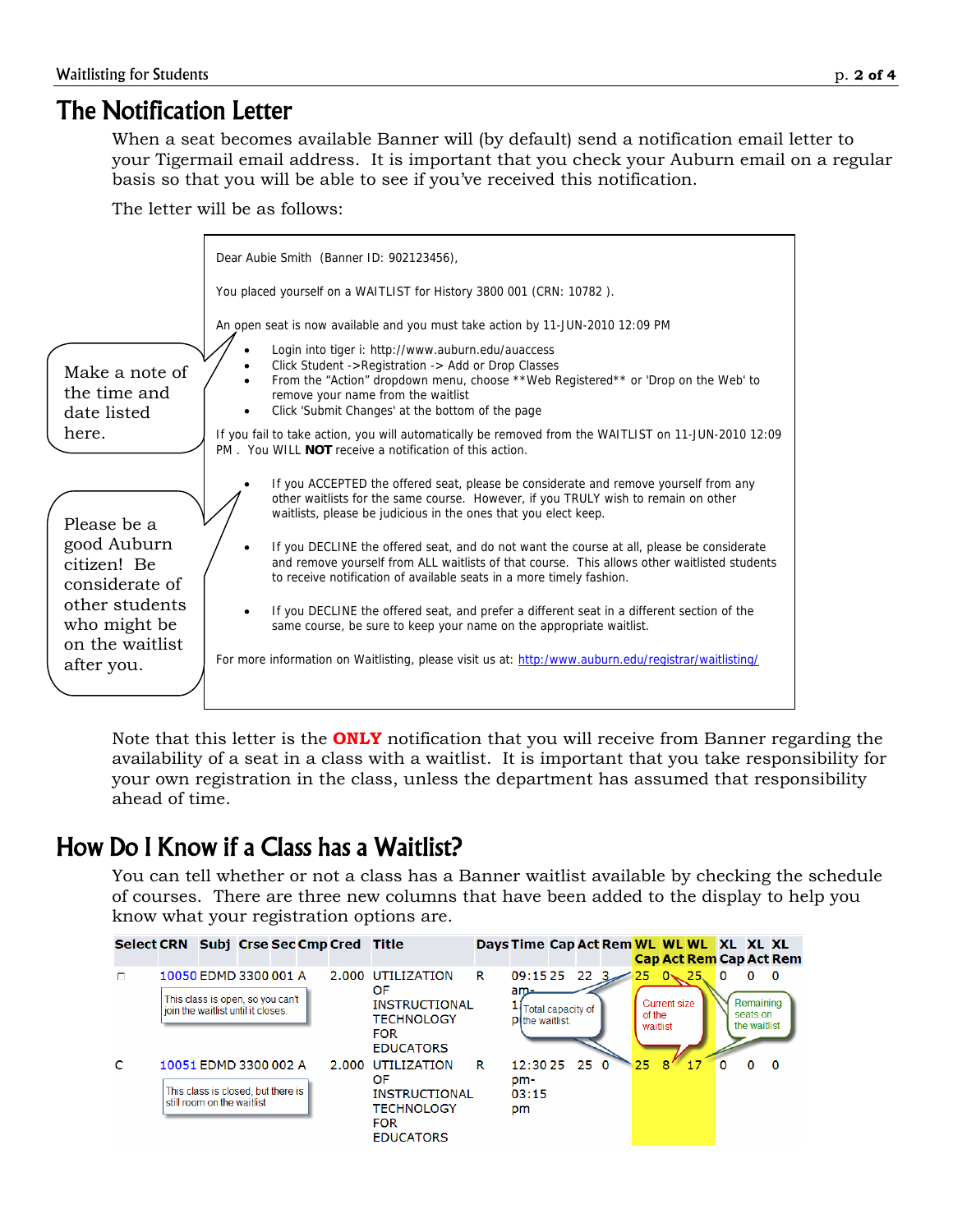# How Do I Register for a Waitlist?

|                                        | **Web Registered** on Mar | None                  | $\blacktriangleright$ 11725 CMD |
|----------------------------------------|---------------------------|-----------------------|---------------------------------|
| 23, 2010                               |                           |                       |                                 |
| ** Web Registered** on Mar<br>23, 2010 |                           | None                  | $-11736$ CMD                    |
| **Web Registered** on Apr              |                           |                       | $\overline{+}$ 17168 HDF        |
| 08, 2010                               |                           | None                  |                                 |
| **Web Registered** on Jun<br>10, 2010  |                           | None                  | $-17169$ HDF                    |
| Total Credit Hours: 15,000             |                           |                       |                                 |
| Billing Hours: 15,000                  |                           |                       |                                 |
| Minimum Hours: 0.000                   |                           |                       |                                 |
| Maximum Hours: 18,000                  |                           |                       |                                 |
| Date:                                  |                           | Jul 13, 2010 03:23 pm |                                 |
| Add Classes Worksheet<br><b>CRNs</b>   |                           |                       |                                 |
|                                        |                           |                       |                                 |
| 18099                                  |                           |                       |                                 |
| Submit Chang                           |                           | Class Search Reset    |                                 |
|                                        |                           |                       |                                 |
|                                        |                           |                       |                                 |

The first steps for registering for a place on the waitlist for a class are just like if you are registering for a seat in a class. You will access the registration area of Banner, and type the CRN of the desired class into the fields at the bottom of the screen and click the "Submit Changes" button.

Banner will then evaluate whether there is room in the class for another student. If the class is closed, the student will be given the option of electing to be on the waitlist.

| Total Credit Hours: 15,000<br><b>Billing Hours:</b><br>Minimum Hours: 0.000<br>Maximum Hours: 18.000<br>Date: | 15,000<br>Jul 13, 2010 03:24 pm                     |  |  |  |  |  |  |  |
|---------------------------------------------------------------------------------------------------------------|-----------------------------------------------------|--|--|--|--|--|--|--|
| <b>Registration Add Errors</b>                                                                                |                                                     |  |  |  |  |  |  |  |
| <b>Status</b>                                                                                                 | <b>Action</b><br><b>CRN</b><br><b>Subj Crse Sec</b> |  |  |  |  |  |  |  |
| Closed - 4 Waitlisted<br>18099 PHED 1200 001<br>l None<br>None<br>Vaitlis<br>Add Classes Werl                 |                                                     |  |  |  |  |  |  |  |
| <b>CRNs</b>                                                                                                   |                                                     |  |  |  |  |  |  |  |
|                                                                                                               |                                                     |  |  |  |  |  |  |  |
| Submit Chang                                                                                                  | Class Search<br>Reset                               |  |  |  |  |  |  |  |
|                                                                                                               |                                                     |  |  |  |  |  |  |  |

If you want to be on the waitlist, you should select "Waitlist" from the "Action" dropdown menu, then click the "Submit Changes" button again.

Your schedule is displayed with the "Waitlist" status displayed for the desired class.

| 11699 CMDS 4510 001 Undergraduate 3.000   |  |
|-------------------------------------------|--|
|                                           |  |
| Undergraduate 3.000                       |  |
| Undergraduate 3.000                       |  |
| v 17168 HDFS 3460 001 Undergraduate 3.000 |  |
| 17169 HDFS 3010 003 Undergraduate 3.000   |  |
| - 18099 PHED 1200 001 Undergraduate 0.000 |  |
|                                           |  |

| Search                                                                                                                   | 60                                                                                                |                              |                                                                                                     |  |
|--------------------------------------------------------------------------------------------------------------------------|---------------------------------------------------------------------------------------------------|------------------------------|-----------------------------------------------------------------------------------------------------|--|
| Student Detail Schedule                                                                                                  |                                                                                                   |                              |                                                                                                     |  |
|                                                                                                                          | Chck on the Class for detailed information.                                                       |                              |                                                                                                     |  |
| Total Credit Hours: 15,000                                                                                               |                                                                                                   |                              |                                                                                                     |  |
|                                                                                                                          | ARTICULATION DISORDERS - CMDS 4510 - 001                                                          |                              |                                                                                                     |  |
| <b>Associated Term:</b>                                                                                                  | Fall 2010                                                                                         |                              |                                                                                                     |  |
| <b>CRN:</b>                                                                                                              | 11699                                                                                             |                              |                                                                                                     |  |
| <b>Status:</b>                                                                                                           | **Web Registered** on Mar 23, 2010.                                                               |                              |                                                                                                     |  |
| <b>Assigned Instructor:</b>                                                                                              |                                                                                                   |                              |                                                                                                     |  |
| Grade Mode:                                                                                                              | Standard Grades                                                                                   |                              |                                                                                                     |  |
| <b>Credits:</b>                                                                                                          | 3.000                                                                                             |                              |                                                                                                     |  |
| Level:                                                                                                                   | Undergraduate                                                                                     |                              |                                                                                                     |  |
| Campus:                                                                                                                  | Auburn Main Campus                                                                                |                              |                                                                                                     |  |
|                                                                                                                          |                                                                                                   |                              |                                                                                                     |  |
|                                                                                                                          |                                                                                                   |                              |                                                                                                     |  |
| <b>Scheduled Meeting Times</b><br><b>Type Time</b>                                                                       | Days Where<br>Class 9:00 am - 9:50 am MWF Lowder Hall 152 Aug 18, 2010 - Dec 10, 2010 Lecture<br> | Date Range                   | <b>Schedule Type Instructors</b><br><b>TBA</b>                                                      |  |
|                                                                                                                          | Cardiorespiratory Fit: Walking - PHED                                                             |                              | Dotted line indicates<br>that there are other<br>classes omitted from                               |  |
|                                                                                                                          |                                                                                                   |                              | the image                                                                                           |  |
|                                                                                                                          | Fall 2010                                                                                         |                              |                                                                                                     |  |
|                                                                                                                          | 18099                                                                                             |                              |                                                                                                     |  |
| Status:                                                                                                                  | Wattlst on Jul 13, 2010                                                                           |                              |                                                                                                     |  |
| $1200 - 001$<br><b>Associated Term:</b><br>CRN:<br><b>Waitlist Position:</b>                                             | ×                                                                                                 |                              |                                                                                                     |  |
|                                                                                                                          |                                                                                                   |                              | By default, students will see the                                                                   |  |
|                                                                                                                          |                                                                                                   |                              | wartlist status and position on their<br>schedules. Departments can ont-                            |  |
|                                                                                                                          | Standard Grades                                                                                   | out of this feature. though. |                                                                                                     |  |
|                                                                                                                          | 0.000                                                                                             |                              |                                                                                                     |  |
| <b>Notification Expires:</b><br>Assigned Instructor: Sara E. Wolf<br>Grade Mode:<br>Credits:<br>Level:<br><b>Campus:</b> | Undergraduate<br>Auburn Main Campus                                                               |                              |                                                                                                     |  |
|                                                                                                                          |                                                                                                   |                              |                                                                                                     |  |
| <b>Scheduled Meeting Times</b>                                                                                           |                                                                                                   |                              |                                                                                                     |  |
| <b>Type Time</b>                                                                                                         | Days Where                                                                                        | <b>Date Range</b>            | <b>Schedule Type</b>                                                                                |  |
|                                                                                                                          |                                                                                                   |                              | Class 5:00 pm - 5:50 pm MWF Memorial Collseum 1081 Aug 18, 2010 - Dec 10, 2010 Combined Lecture and |  |

If you want to know what "place" you have on the waitlist, check your detailed schedule (the one with days/times of each of your classes).

**Note:** Due to some departmental procedures that are unique to some classes, your place on the waitlist may not always appear on your detail schedule. However, your status will designate "Waitlist on [date]" so you can be sure that you've waitlisted yourself correctly.